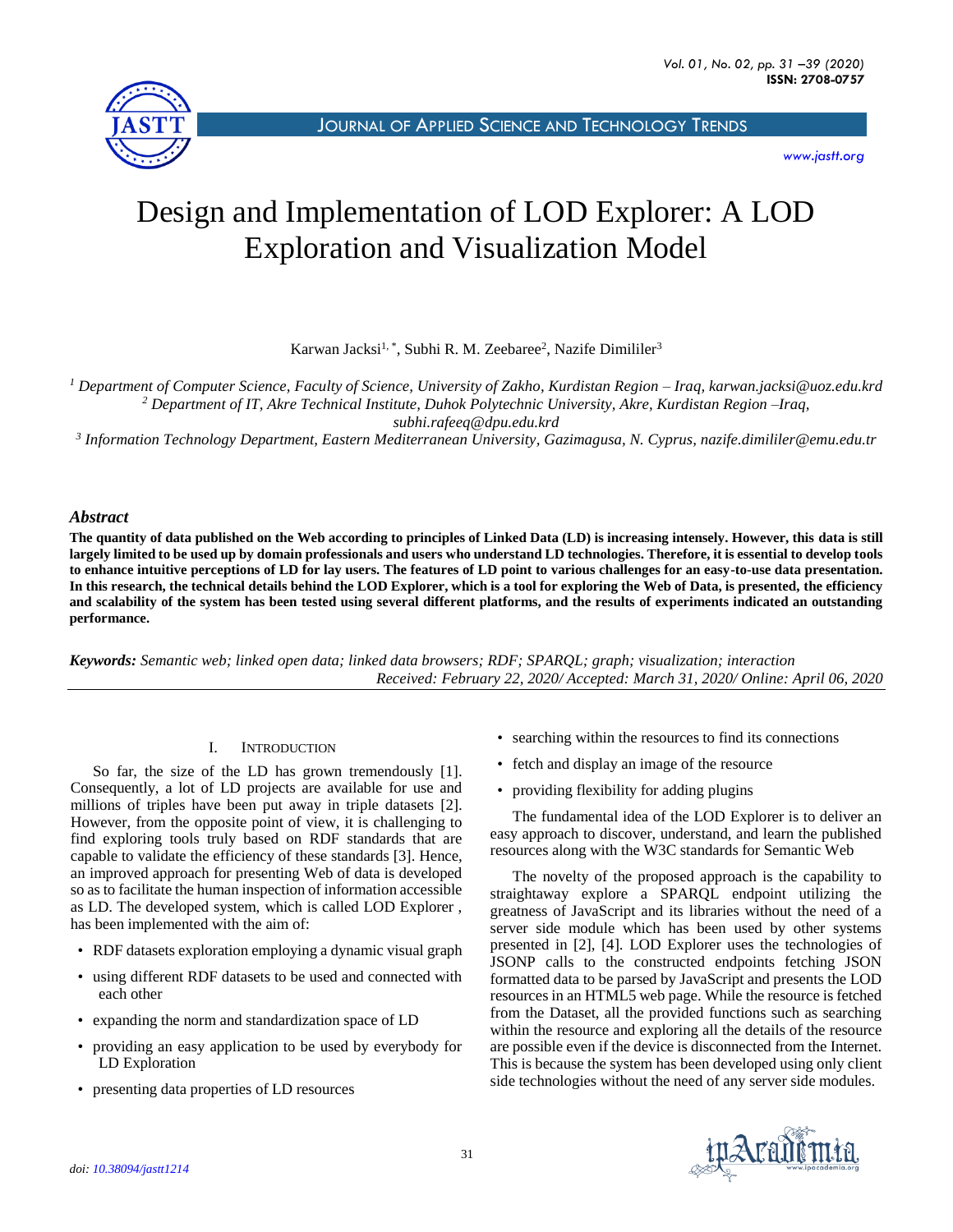The resources are presented as graph nodes while their properties as textual information with the aim of mixing the best of both worlds. Hence, this way, the significance of using SPARQL endpoints can be proved and promoted using triplestores to develop federated queries [5].

LOD Explorer processes RDF data in advance and organizes them for presentation. The system presents all existing materials in RDF datasets without hiding any of its portions. For instance, property types are used to group In/Out properties.

The exploration process can be initiated by querying the endpoint for a particular resource either by using a resource name or a resource URI. A couple of resource examples where one can start from are provided as well. Afterward, exploring the resource is easy as can be through an attractive information presentation and following the related incoming and outgoing connections. New resources can be added to the graph and each of the newly opened resources will automatically connect to the ones already opened, if and only if there is a semantic connection between them.

The system has been constructed using the following technologies:

- Pure JavaScript
- jQuery libraries
- jsPlumb toolkit to draw nodes of graph
- an HTML5 page

The working schema of the system is illustrated in [Fig. 1.](#page-1-0)



<span id="page-1-0"></span>Fig. 1. Working Schema

#### II. SYSTEM MODULES

The system consists of several modules. The most important modules will be explained in this section.

#### *A. Configuration module*

The system starts by using this module to configure and initialize all the required variables needed to fire up the system. The system is developed in a modular fashion as highlighted by [6], [7], therefore, the variables in this module can easily be changed to fulfil any further developments. The configuration module includes the setup of the triplestores to access and retrieve the data from. Currently, the system uses only DBpedia dataset to search and retrieve the RDF data, using the DBpedia Lookup Service API . However, the module is designed in a way that can allow further datasets APIs to be included and fetch the data from.

After initializing all the required variables, the module begins to initialize the services to be added to the application. One of the services is to initialize the SPARQL query service so as to handle the resources when they are queried from the SPARQL endpoint.

## *B. Graph module*

This module is responsible mainly for the graph layout of the system. The module starts by initializing all the required variables for the layout such as nodes, node types and zoom ratio of the view, and then initializes the visualization engine by importing defaults into the jsPlumb instance. It creates a main graph unit for the whole system so to draw and display all the nodes of the graph.

Adding resources as nodes to the graph is the next mission of the module with the help of Graph Node and Linker Modules. This can be done by taking a resource ID, which is the resource URI itself, and finds the label of the resource, and adding to the graph as a new node. The process of adding a new resource is shown in [Fig. 2.](#page-2-0) Since this module mainly takes care of the layout of the graph, adding new resources is performed by taking care of the available nodes on the graph as well. For instance, when opening a resource Details Box (or Details Panel) as shown in [Fig. 5,](#page-5-0) and a resource is added from that Details Box of the opened resource, the newly added resource will be added around the corresponding resource. This is implemented by taking and keeping the position of each of the opened node. This way a better Human Computer Interaction (HCI) usability is achieved for the user to draw the nodes around the opened node.

A drawn node can be removed from the graph; this is performed in several stages. First, the system pushes this node, using its URI, into a stack called Node List. This list is used by the Undo function to redraw the removed node by the user. Second, the node is removed from the search container so that it is not included in any of the future search within resources method. Third, the node Detail Box is removed from the background when it is open. Fourth, all the endpoints/edges connected from/to this node are removed by jsPlumb instance. Finally, the graph node is detached from the graph using the jQuery detach method.

Deleting all nodes function is also possible from the system, which passes through the same steps of deleting a single node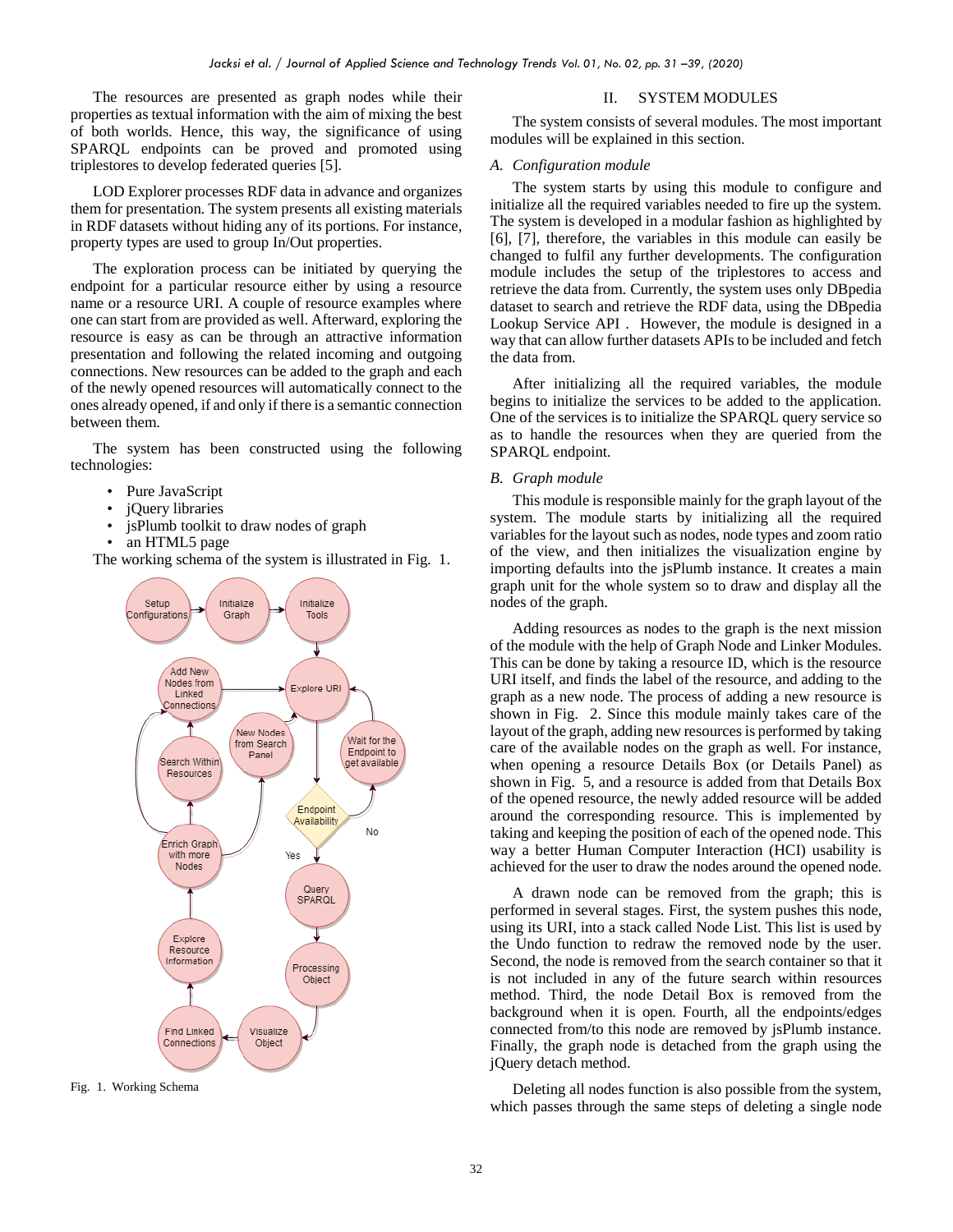except it clears all of the nodes, and all of them are redrawn at once when the Undo action is executed.

The Undo function, as it is clear from its name, is used to go back to the previous state. The function is triggered when a node is inserted into or removed from the graph. It works like a stack by going back step by step from the last performed actions to the first performed action. The method also goes through several steps, similar to deleting a node method, performing this action. When a node is inserted into the graph, it pushes to a list called Undo Action List. This list is used by this method to go to the previous state of adding that node. Similarly, when a node is removed, it is removed from this list as well with the same reason of node insertion. Undoing an inserted node, which means deleting this node, will do all the steps of deleting a node. However, Undoing a deleted node, will do a reversed step for deleting a node. Undoing a deleted node means inserting that node into the graph again, which means all the relations and properties of this node have to be available all over again for the system. This is more likely to be the case than as redrawing the node from the beginning, except remembering the position of the removed node to be redrawn at the same position of its deletion.



<span id="page-2-0"></span>Fig. 2. Adding node to the graph

Highlighting the nodes while being clicked is attained from this module as well. When the Details Box for any of the resources is opened, that resource is highlighted with a different color with the purpose of HCI features as emphasized by [8]. Besides, this feature is used by the Explore method so as to get a configured number of new resources semantically related to the highlighted resource and add them to the graph.

#### *C. Buttons module*

This module is designed to aware of all the buttons, toolbar and navigation menu of the system. It starts by initializing a couple of variables needed for the system and then initializes the search form of the system.

The search for resources is the most important section of this module which starts by selecting the search provider of the system. Currently, only the DBpedia Lookup service is set for the system as the search provider, but as mentioned above, the system is designed to accept further search providers by modifying the configuration module. An auto complete service is provided for sending requests to the SPARQL endpoint and receiving the responses for the searched term using AJAX technologies. This will help users to get results as soon as they start writing their queries. Resource labels are shown for the search results and they are pushed into a result container. When selecting a resource, the URI of the resource is returned from the endpoint and is sent to Graph Node module to add the resource and complete the process. Furthermore, a local database for the selected resource is prepared so as to assemble the related data of the selected resource for the search within the resource process.

Searching inside the resources is the next important unit of the module. When a resource is selected from the search section, this unit is activated so as to find the resources that are related to the selected resource. The method provides an autocomplete facility while searching for related data of the available resources and lists the results in a dynamic list. The related data in the dynamic list is displayed as subject, predicate and object considering the principles of LD, where the subject is the resource containing the searched data, the predicate is the property of that resource, and the object is where the searched data is found (the target). When the targeted resource is selected from the list, the details box for the resource containing the related data gets opened and the target resource is perceptible. The related data of resources are stored in a local storage, and whenever a resource is added or removed from the graph, this storage is refreshed so as to provide related data for all available resources on the graph.

One of the interesting methods in this module is the Explore utility. It is developed in order to assist users in exploring more semantic relationships to a specific resource. This method works as soon as there are resources activated on the graph. It takes a number of LD of the selected resource randomly to be drawn on the graph. The number of selected LD can be modified from the configuration module. [Fig. 3,](#page-3-0) illustrates the dataflow of the explore utility.

Simple information of any resource can be displayed quickly in the Resource Information Box, which displays resource label, DBpedia URL of the resource, Wikipedia URL of the resource, and the abstract of the resource. The other facility that is provided by this module is the Zoom utility, where the drawn graph nodes can be zoomed in and out.

The search menu is designed with the HCI philosophies in mind, where the accordion effects are applied to the forms in order to give users a wider area for exploration to users.

## *D. Application module*

Once the variables needed to drive the system are prepared, the application module takes the responsibility to initialize the methods of jsPlumb, graph module, button module, profile module, and other processes needed for the system. The jsPlumb methods include getInstance, which instantiates independent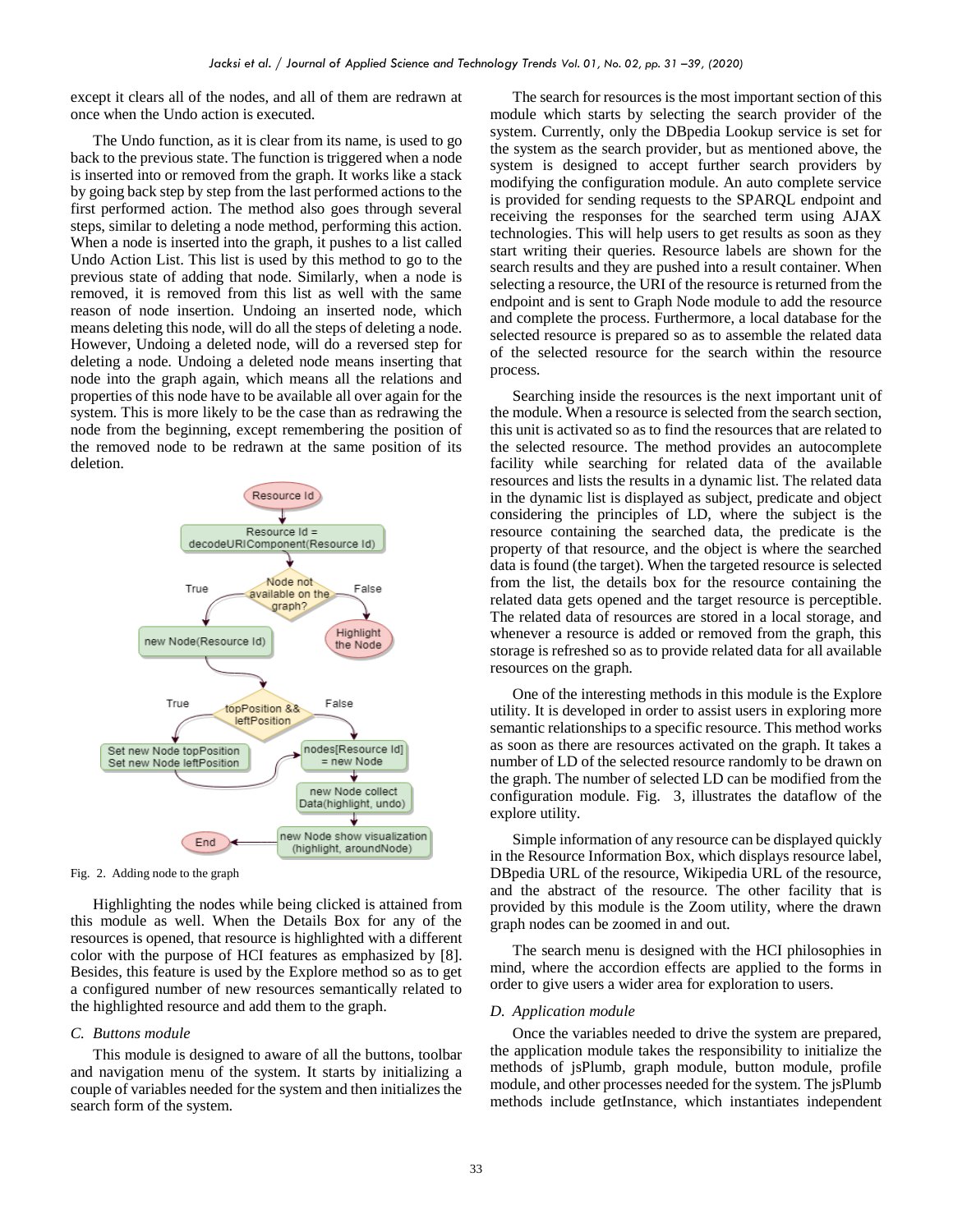instances of jsPlumb by taking an object which provides the defaults from the configuration module, registerConnectionTypes to set a collection of attributes such as paint style and hover paint style. This is a subset of the parameters one can set in an Endpoint or Connection definition, and registerEndpointTypes which registers all of the given Endpoint types on this instance of jsPlumb. Afterwards, the module initializes the FancyBox tool, which is used to display images of resources in a "lightbox" that floats overtop of web page.



<span id="page-3-0"></span>Fig. 3. Explore method

#### *E. Graph node module*

The module contains the most important parts of the system, where the nodes of the graph are spawned. The module begins by initializing a set of variables needed for the graph node such as its LD, presenting basic info of the node, images, and etc., the newly added node is checked with any of the available nodes of the graph to check whether there are relations between them or not. If there are linked relations among any of the available nodes, then the newly added node has to be linked with them. This process is done with the help of the relationships class of the system which takes the URI of the target, connection label, direction of the connection, and the endpoint label.

Collecting the contents of the resource is the next mission of the module. The LD of the resource is collected so as to be presented in the details box. The method is divided into three main parts: Literals, In connections, and Out connections. For each linked relation of the resource, the URI, the type of direction and the literal the linked resource converted to string are obtained and pushed into an array of elements so as to be used for the details box.

Each drawn node has an image representing the resource. This image is obtained using either the depiction property of FOAF or the thumbnail property of DBpedia. Afterwards, the image is sent to be stored in an images array in order to be used by Fancybox tool to show the resource image.

Since there is no server side scripts in the proposed approach, and we have no control over the server files we are querying to, hence using the technology of JSONP is a must. To collect the data of a resource, the module, with the help of Server-Linker class, starts the process of making queries and get the LD. It starts by initializing the API service for the dataset server to be queried from, which is the DBpedia dataset in our case. However, the method is flexible to accept other dataset APIs since it extracts the prefix of the dataset from the resource URI. Later, the SPARQL query is initialized to set the format and parameters of the query such as the service endpoint and query output as JSON. Then the JSONP method is used to set the URL of the service including resource URI, set the callback parameter and request data using the script tag to overcome the problems caused due to cross-domain policy. When the method successfully requests data, the return of the request is the JSON formatted data.

So far, the LD to the queried resource is available at the client side as JSON formatted object, hence, binding the results of the object is the next step to be performed. The method starts by taking the JSON object which starts to analyze it. If the JSON object is returned with no problems and the service of the endpoint is not empty, the time taken to process the resource is set to start. There are two main directions for the LD of the resource, which are In and Out directions. Thus, a list for each of them is created so as collect the related data for both directions. For each item in the object result a check for a selfconnection is taken so as to prevent possible loops. The method then checks whether the item is Out or In. When the connection is Out, the image of the resource is stored and the item type is tested for whether it is a URI, Literal, or an unknown type. When the type is a literal, the item is added to the literals list of the resource by taking the language version of the literal.

Once the type is a URI, then it is decoded and examined with the URI of the current resource to flag any self-targeted connections, which creates a loop. Afterwards, the node type, endpoint label, and node URI are stored for the node. For instance, from the Out connections in the detail box of Iraq resource, Language as type, Kurdish language and its URI as endpoint label and URI can be found.

When the type is not a URI nor a literal, then the type is unknown yet. A similar process for the In direction is achieved for the item.

Up to now, the ontologies and properties of the resource is collected for both In and Out connections, thus, parsing them is the next turn so as to add connections for each property type, property URI and endpoint label of each resource.

Finally, the post parsing begins to set labels for both English and no language labels. After that, the search database gets refreshed to include the newly LD of the current resource so that they are available for the search within the resources method to find related data for the whole graph. Consequently, the whole drawn graph gets refreshed and the newly added resource gets inserted into a list of nodes. Finally, the undo action is logged to insert the node list into the undo action list.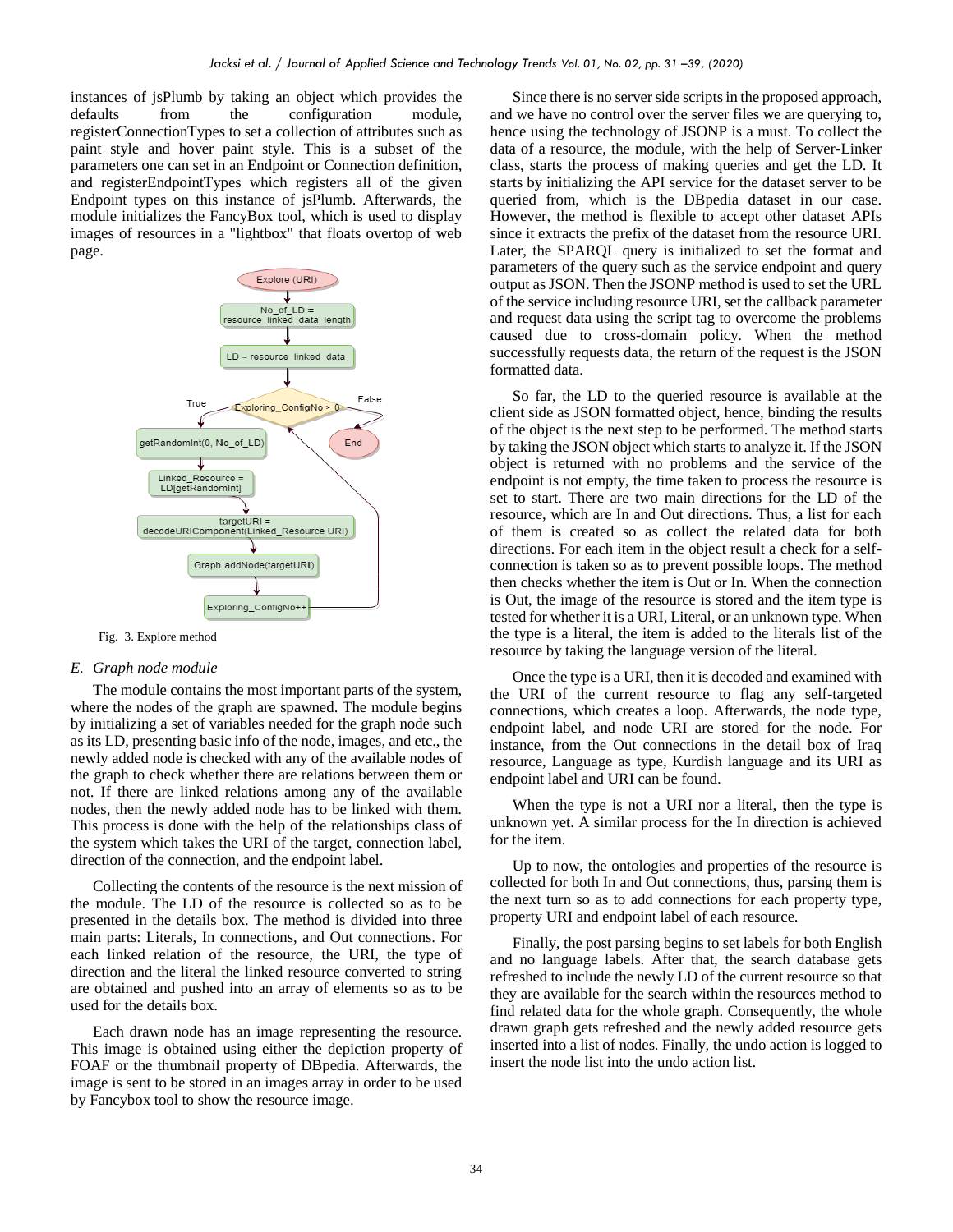## *F. Linker module*

As it is clear from its name, the module's main duty is to form an environment for system files to link and connect with other tools used for the system, such as jsPlump toolkit and fancybox tool. Since the module communicates with the visualization tools, methods needed for visualizing nodes are employed in this module as well. Linker module consists of a wide range of methods, however, the most important methods will be explained in this section. When the data of a resource has been processed by Graph Node module, it is then required to be drawn on the ground. To do so, required information need to be sent to this module so that it is processed and sent to other tools to draw the resource as a graph node.

When the graph module initializes the graph, it uses this module to initialize the visualization engine by connecting to jsPlumb tool and run the jsPlumb Instance to import all the given defaults into this instance of jsPlumb.

As soon as the system is ready and the graph is initialized, resources can be added to the graph. If a resource has newly been added to the graph, a random position from an available empty ground area is taken to draw the node on. When a node has recently been deleted from the graph and needs to be added again, for instance from the Undo action, then the node is redrawn at the same place where it was deleted since the top and left positions of the node are stored in the window variable for this purpose. If a node is added from the details box, the position of the newly added node will be close to the opened node with the aim of drawing nodes next to nodes having relationships with each other. These facilities are achieved by specific methods developed specifically for these purposes.

A method to show the node then runs to send the required data for the jsPlumbInstance object to draw the node. The draggable method of the object is used for the node so that each drawn node can easily be moved on the ground. To turn the entire elements into connection sources and targets, makeSource and makeTarget methods of the jsPlumb tool have been used. With these methods elements are marked as a source or target, and they provide an endpoint specification for the tool to use when a connection is established.

Images of the nodes are also set in this method be checking the resource data whether it has an image or not. In case the resource already have the image, which takes from the resource depiction or thumbnail properties, then the details of this image will be sent to Fancybox tool in order to set the image and make it visible within the node. In case the resource property does not provide any image details, then default images (sprites) for the node are employed to show icons for the node representing its type, for example for person nodes a person icon will be visible.

When more than a node is added to the graph, the probability of having relations with the available nodes has to be performed to connect the linked nodes. This module is responsible for this task as well, by taking the URI of the newly added resource and comparing it with each of the URIs of the available nodes on the graph. The getConnections method of the jsPlumb Instance is used to get all of the connections currently managed by the jsPlumb instance by taking the URI of the newly added resource, URI of the target resource, which is from the available nodes on

the graph, and the connection label, which is the type of the connection between both nodes. Afterwards, jsPlumb Connect method establishes the link connection between the two nodes if and only if a connection with the same label and direction is not found.

During this process, the time taken from the first step of the creation of the node till the final step of the visualization is calculated and presented. Also, the time taken to arrange the details box such as ordering them into tabs of description, In connections, and Out connections is calculated and presented to the console window.

## III. IMPLEMENTATION AND RESULTS

In this section, a brief introduction of the interface and the interaction model of the web application on the proposed framework: LOD Explorer, is the presented. Later on, real tests and performance measurements of the system is proposed, furthermore, the scalability of the system is verified. The exploratory search systems are sometimes referred to as Human-Computer Information Retrieval systems (HCIR) by the scientific community [9]. Hence, the position of the interactions for successful explorations is emphasized from this denomination. The interfaces have to be optimized to favor the users' engagement and to support them continuously and intensively from a cognitive point of view.

The user interface of the application consists of the following parts as shown in [Fig. 5:](#page-5-0)

- *1) Search panel (center)*
- *2) Toolbox (top right)*
- *3) Statistics Box (top right)*
- *4) Description box (right)*
- *5) Details Panel (left), and*
- *6) the ground*

Statistics box, as shown in [Fig. 4.](#page-5-1) The statistics that are presented in this box are as follows:

- 1. The total number of triples (piece of information) that have been processed by the system so far;
- 2. Information about the last inserted resource into the graph, which are detailed below:
	- The number of triples the resource owns
	- The time needed to visualize the node
	- The required time needed to processes the resource
	- The time spent to download the resource triples
	- The total time taken to insert the node into the graph including the downloading, processing, and visualizations.

A complete description of the application interface is described in [3].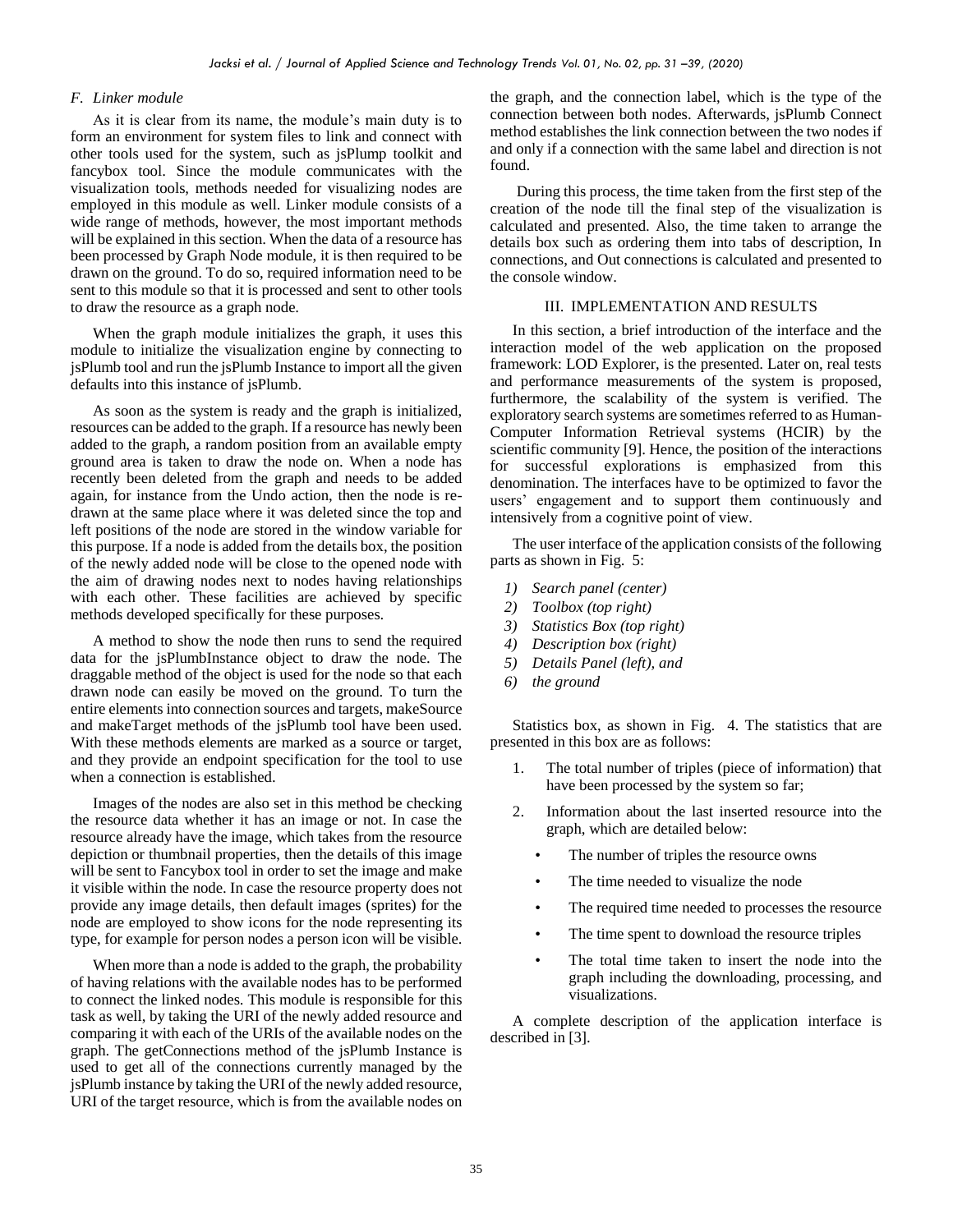## Processed total of 2012 triples

Last inserted resource has 85 triples Visualizing Time: 17.1 ms Processing Time: 5.1 ms Downloading 594.5 ms Total Time: 616.7 ms Time:

<span id="page-5-1"></span>Fig. 4. Statistics Box

## *A. Real tests and Validation*

Testing is the process of assessing a system or its module(s) with the aim of finding whether it fulfils the identified requirements or not. In other words, testing is executing a system so as to find any gaps, errors, or missing requirements in contrast with the actual requirements [10]. In this section, real tests for the proposed system are performed by taking several experiments. Since the system is fully implemented depending on the client side technologies, the system performance depends on the machine a user is using for the explorations. Hence, the test cases have been performed on different computing platforms. The platforms taken for the tests are shown in Table I:

## *1) Test case 1*

In this case, the focus will be on athletics and sport clubs. Real Madrid C.F, Cristiano Ronaldo, Lionel Messi, La Liga 2010-2011, and La Liga 2011-2012 Football Leage Seasons are taken as resources. The graph for the above resources can be seen from [Fig. 6.](#page-5-2) The number of properties and In and Out connections for each resource is shown in Table II:

| Platform Code  | Model                                                   | Processor                                                                      | RAM                       | Hard disk         | $\mathbf{S}$                             | Browser                               |
|----------------|---------------------------------------------------------|--------------------------------------------------------------------------------|---------------------------|-------------------|------------------------------------------|---------------------------------------|
| P1             | <b>Dell Precision</b><br>Mobile<br>Workstation<br>M6700 | Intel Core i7-<br>3720QM CPU @<br>2.60GHz, 4<br>Cores, 8 Logical<br>Processors | 24 GB<br>DDR <sub>3</sub> | 256<br>SSD        | Windows<br>10 Pro, 64-<br><b>bit</b>     | Google<br>Chrome<br>$V63, 64-$<br>bit |
| P <sub>2</sub> | MacBook Pro                                             | 2.2 GHz, Intel<br>Core i7, 4 cores                                             | 16 GB<br>DDR <sub>3</sub> | 256<br>SSD        | MacOS<br>High Sierra<br>V. 10.13.2       | Google<br>Chrome<br>$V63, 64-$<br>bit |
| P3             | <b>Dell Precision</b><br>Mobile<br>Workstation<br>M6700 | Intel Core i7-<br>3720QM CPU @<br>2.60GHz, 4<br>Cores, 8 Logical<br>Processors | 24 GB<br>DDR <sub>3</sub> | 256<br><b>HDD</b> | Linux,<br>Ubuntu<br>14.04 LTS,<br>64-bit | Google<br>Chrome<br>V64, 64-<br>bit   |
| P <sub>4</sub> | Lenovo Mixx 2<br>11 Tablet                              | Intel Core i5-<br>4202 CPU @ 1.6<br>GHz, 2 Cores                               | 8 GB<br>DDR <sub>3</sub>  | 256<br>SSD        | Windows<br>8.1 64-bit                    | Google<br>Chrome<br>V63, 64-<br>bit   |

TABLE I. RESOURCES WITH THEIR NO. OF PROPERTIES AND CONNECTIONS



<span id="page-5-0"></span>Fig. 5. User interface



<span id="page-5-2"></span>Fig. 6. Test case 1 resources

TABLE II. RESOURCES WITH THEIR NO. OF PROPERTIES AND CONNECTIONS

| <b>Resource Name</b> | No. of<br><b>Properties</b> | No. of Connections (In/Out) |
|----------------------|-----------------------------|-----------------------------|
| Real Madrid C.F      | 88                          | 5693                        |
| Cristiano Ronaldo    |                             | 1628                        |
| Lionel Messi         |                             | 1475                        |
| La Liga 2010-2011    |                             | 701                         |

From the above graph, some interesting facts are observed. All of the resources have connections with each other with different connection types. For instance, Cristiano Ronaldo has a couple of connections with Real Madric C.F as one of the connections clarifies that the resource is the team he is playing for; he has two connections with Lionel Messi and La Liga season 2011-2012 from wikiPageWikiLink property; he has connections to La Liga 2010-2011 as seasons league top scorer. Real Madrid C.F is the winner of Spanish league season 2011- 2012 but Lionel Messi is the league top scorer for the same league.

The time needed for the resources in the graph to be drawn on the ground are exposed in Table III and Table IV.

#### *2) Test case 2*

In this experiment, a graph with a larger number of nodes was the target. Fifty resources with a high number of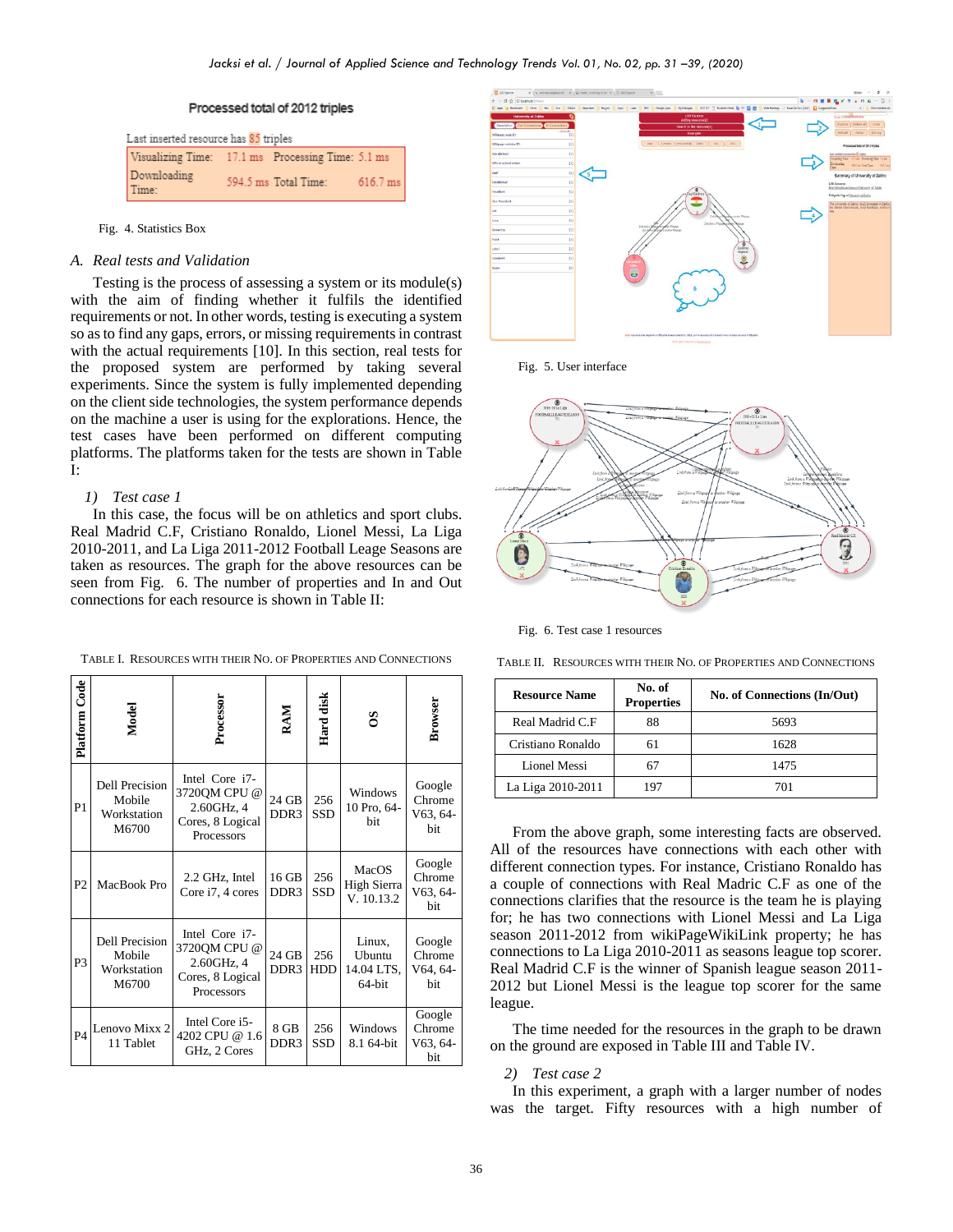connections from different types have been added to the graph. The aim was to validate the scalability of system. The graph of this experiment is shown in [Fig. 7.](#page-6-0)

## *B. Result discussions*

The results of the above experiments are discussed in this section. Starting from test case 1, the nodes of the graph are tested and measured on different platforms, as shown in Table III and Table IV, using both localhost copy and the uploaded one to the online host.

Results of test case 1, where the graph nodes have more connections with each other, are presented in Table III and Table IV.

The results clarify that the visualization process does not depend on the amount of information and the number of connections a node has with other nodes of the graph, but instead, the processing time effects with this situation. Accordingly, the hardware and software specifications of the machine building the graph has a direct influence on the time of the graph creation. P4 has worst performance in all experiments for both online and local host cases due to the worse specifications the machine has among other machines.



<span id="page-6-0"></span>Fig. 7. A graph with 50 nodes

TABLE III. TEST CASE 1 RESULTS FROM LOCALHOST

| Test No.       | Resource name         | No. of Properties | connections<br>$\overline{5}$<br>శ<br>$\Xi$ | Overall Time<br>milliseconds | Downloading Time<br>milliseconds | Processing Time<br>/milliseconds | Visualizing Time<br>milliseconds | Case<br>Platform |                |        |    |  |         |         |        |       |                |
|----------------|-----------------------|-------------------|---------------------------------------------|------------------------------|----------------------------------|----------------------------------|----------------------------------|------------------|----------------|--------|----|--|---------|---------|--------|-------|----------------|
| 1              |                       |                   |                                             | 3753.979                     | 3626.060                         | 116.376                          | 11.543                           | P <sub>1</sub>   |                |        |    |  |         |         |        |       |                |
| $\overline{c}$ | Real Madrid<br>し<br>じ |                   | 88                                          | 5693                         | 1580.713                         | 1501.610                         | 69.829                           | 9.274            | P <sub>2</sub> |        |    |  |         |         |        |       |                |
| 3              |                       |                   |                                             |                              |                                  |                                  | 2882.149                         | 2567.175         | 282.941        | 32.033 | P3 |  |         |         |        |       |                |
| $\overline{4}$ |                       |                   |                                             | 3429.790                     | 2914.799                         | 445.551                          | 69.440                           | P <sub>4</sub>   |                |        |    |  |         |         |        |       |                |
| 5              |                       |                   |                                             | 1437.209                     | 1399.479                         | 30.403                           | 7.327                            | P <sub>1</sub>   |                |        |    |  |         |         |        |       |                |
| 6              |                       |                   |                                             |                              |                                  |                                  |                                  |                  |                |        |    |  | 696.206 | 671.925 | 18.553 | 5.728 | P <sub>2</sub> |
| 7              | Cristiano<br>Ronaldo  | 61                | 1628                                        | 959.916                      | 859.273                          | 80.763                           | 19.880                           | P3               |                |        |    |  |         |         |        |       |                |
| 8              |                       |                   |                                             | 2013.218                     | 1811.451                         | 171.731                          | 30.036                           | P4               |                |        |    |  |         |         |        |       |                |

| 9  |                      | <b>Lionel Messi</b><br>67 |      |          |          |          |          |                | 1351.047       | 1313.228       | 29.354  | 8.465  | P <sub>1</sub> |
|----|----------------------|---------------------------|------|----------|----------|----------|----------|----------------|----------------|----------------|---------|--------|----------------|
| 10 |                      |                           | 1475 | 662.896  | 639.698  | 16.976   | 6.222    | P <sub>2</sub> |                |                |         |        |                |
| 11 |                      |                           |      | 873.006  | 802.203  | 54.347   | 16.456   | P <sub>3</sub> |                |                |         |        |                |
| 12 |                      |                           |      | 2296.171 | 2128.082 | 133.825  | 34.264   | P <sub>4</sub> |                |                |         |        |                |
| 13 |                      | 197                       |      | 626.532  | 603.054  | 15.439   | 8.039    | P <sub>1</sub> |                |                |         |        |                |
| 14 |                      |                           |      | 701      | 1774.441 | 1758.331 | 7.523    | 8.587          | P <sub>2</sub> |                |         |        |                |
| 15 | La Liga<br>2010-2011 |                           |      |          |          |          |          |                |                | 855.996        | 800.100 | 34.365 | 21.531         |
| 16 |                      |                           |      |          | 1687.813 | 1580.636 | 64.949   | 42.228         | P <sub>4</sub> |                |         |        |                |
| 17 |                      |                           |      | 709.336  | 686.588  | 15.638   | 7.110    | P <sub>1</sub> |                |                |         |        |                |
| 18 | Liga<br>-2012        | 191                       | 707  |          | 513.181  | 499.541  | 6.487    | 7.153          | P <sub>2</sub> |                |         |        |                |
| 19 | $\mathbb{Z}$<br>2011 |                           |      |          |          | 1092.932 | 1037.034 | 32.727         | 23.171         | P <sub>3</sub> |         |        |                |
| 20 |                      |                           |      | 3264.312 | 3161.872 | 59.353   | 43.087   | P <sub>4</sub> |                |                |         |        |                |

TABLE IV. TEST CASE 1 RESULTS FROM ONLINE HOST

| Test No.                | Resource name        | No. of Properties         | connections<br>$\ln \&$ Out | Overall Time<br>/milliseconds | Time /milliseconds<br>Downloading | Processing Time<br>/milliseconds | Visualizing Time<br>/milliseconds | Case<br>Platform |                |                |       |                |
|-------------------------|----------------------|---------------------------|-----------------------------|-------------------------------|-----------------------------------|----------------------------------|-----------------------------------|------------------|----------------|----------------|-------|----------------|
| $\mathbf{1}$            |                      |                           |                             | 1767.134                      | 1647.437                          | 108.023                          | 11.674                            | P <sub>1</sub>   |                |                |       |                |
| $\overline{\mathbf{c}}$ | Madrid C.F           | 88                        | 5693                        | 4624.369                      | 4542.649                          | 70.790                           | 10.930                            | P <sub>2</sub>   |                |                |       |                |
| $\overline{\mathbf{3}}$ | Real                 |                           |                             | 2081.305                      | 1757.858                          | 294.090                          | 29.357                            | P3               |                |                |       |                |
| $\overline{\mathbf{4}}$ |                      |                           |                             | 2644.071                      | 2202.772                          | 384.248                          | 57.051                            | P <sub>4</sub>   |                |                |       |                |
| 5                       |                      |                           |                             | 831.020                       | 786.494                           | 37.234                           | 7.292                             | P <sub>1</sub>   |                |                |       |                |
| 6                       |                      | Ronaldo<br>$\overline{6}$ |                             |                               |                                   |                                  | 1628                              | 1428.337         | 1394.938       | 26.676         | 6.723 | P <sub>2</sub> |
| $\overline{7}$          | Cristiano            |                           |                             |                               | 1022.099                          | 915.066                          | 87.757                            | 19.276           | P3             |                |       |                |
| 8                       |                      |                           |                             | 1347.060                      | 1190.267                          | 131.338                          | 25.456                            | P <sub>4</sub>   |                |                |       |                |
| 9                       |                      |                           |                             | 804.165                       | 768.413                           | 29.556                           | 6.196                             | P <sub>1</sub>   |                |                |       |                |
| 10                      | Lionel<br>Messi      | 67                        | 1475                        |                               | 1200.215                          | 1170.772                         | 23.312                            | 6.131            | P <sub>2</sub> |                |       |                |
| 11                      |                      |                           |                             | 917.607                       | 836.276                           | 65.677                           | 15.654                            | P <sub>3</sub>   |                |                |       |                |
| 12                      |                      |                           |                             | 1383.593                      | 1258.390                          | 101.792                          | 23.411                            | P <sub>4</sub>   |                |                |       |                |
| 13                      |                      |                           |                             | 532.906                       | 508.222                           | 16.246                           | 8.438                             | P <sub>1</sub>   |                |                |       |                |
| 14                      |                      | 197                       |                             | 1205.779                      | 1186.719                          | 11.093                           | 7.967                             | P <sub>2</sub>   |                |                |       |                |
| 15                      | 2010-201<br>La Liga  |                           | 701                         | 1480.762                      | 1435.747                          | 27.430                           | 17.585                            | P3               |                |                |       |                |
| 16                      |                      |                           |                             |                               |                                   | 1060.046                         | 976.106                           | 49.884           | 34.055         | P <sub>4</sub> |       |                |
| 17                      |                      |                           |                             | 1116.425                      | 1092.491                          | 15.909                           | 8.025                             | P <sub>1</sub>   |                |                |       |                |
| $18\,$                  |                      | 191                       | 707                         | 1127.999                      | 1110.316                          | 9.161                            | 8.522                             | P <sub>2</sub>   |                |                |       |                |
| 19                      | 2011-2012<br>La Liga |                           |                             | 1029.644                      | 982.155                           | 25.857                           | 21.632                            | P3               |                |                |       |                |
| 20                      |                      |                           |                             | 1435.325                      | 1358.168                          | 50.741                           | 26.416                            | P <sub>4</sub>   |                |                |       |                |

For test case 2, where the aim was to test the system for the scalability, fifty nodes were inserted into the graph, as displayed in [Fig. 7.](#page-6-0) These nodes were chosen to have as many connections as possible. As a result, 427,391 pieces of information were downloaded to the graph and were processed by the system to visualize the nodes and form the graph. The experiment in this case was tested using only P1.

The outcomes in Table V show that, for all the 50 nodes, the overall time spent to form the graph is around 126 seconds (2.52 seconds per node as average). However, most of the time was spent for downloading data from the dataset, which was about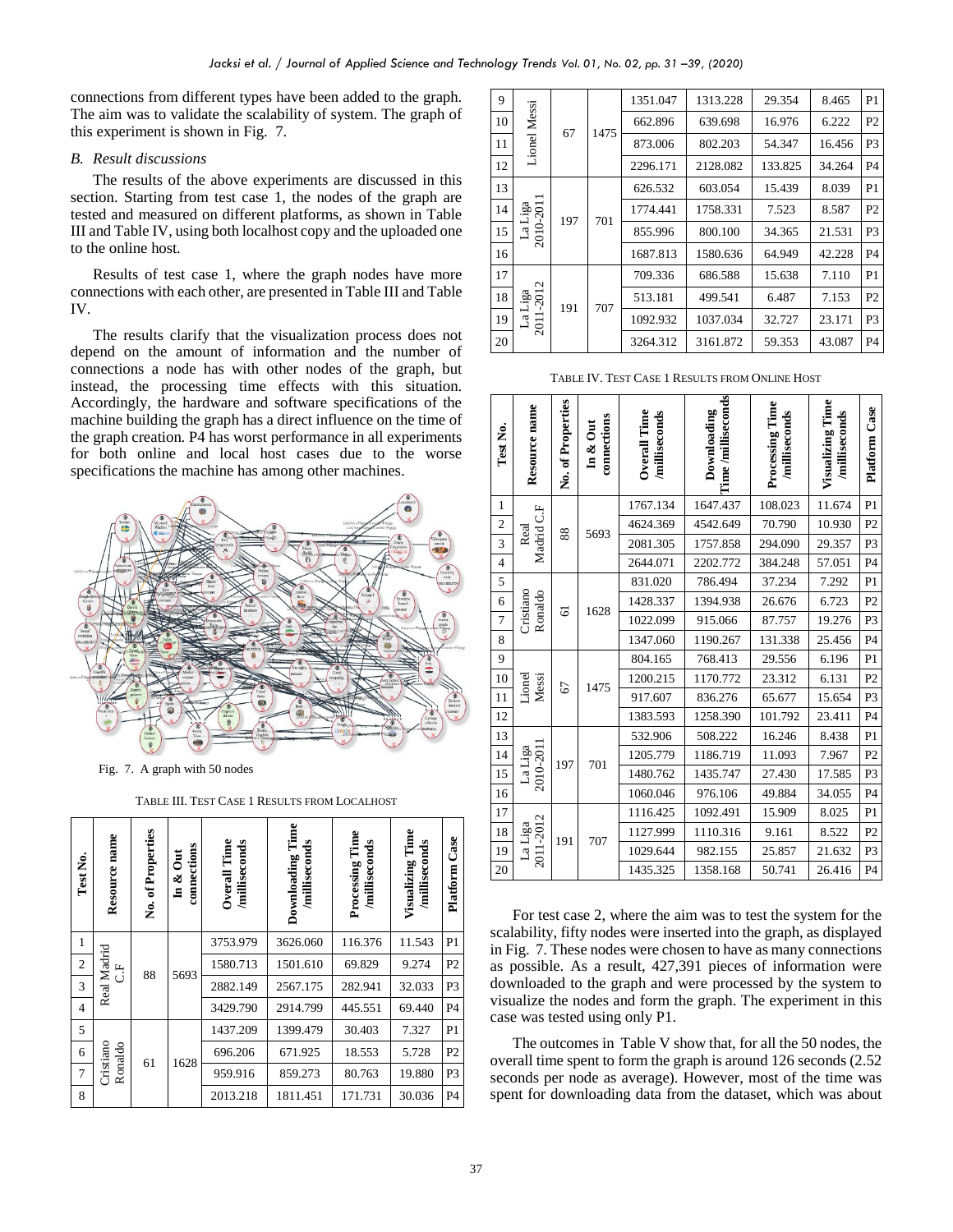115 seconds (2.3 seconds per node as average). The total time needed to process the graph which consisted of 427,391 piece of data was only 8.316 seconds (0.16632 seconds per node), and the time required to visualize all the graph nodes was only 3.177 seconds (0.06354 seconds per node) which are amazing results.

## *C. Validation*

A manual testing is performed for the above experiments in order to investigate the effective performance of the system. The investigation is conducted so as to meet the goals of Software Development Life Cycle (SDLC). The system operated smoothly and met the requirements that conducted its design and development. The system appropriately responded to all kinds of queries, and its functions achieved in an outstanding time and free of bugs.

TABLE V. FIFTY NODE GRAPH STATISTICS

| Node No.       | <b>Overall Time</b> | Downloading<br>Time | Processing Time | Visualizing Time | Node No. | Overall Time | Downloading<br>Time | Processing Time | Visualizing Time |
|----------------|---------------------|---------------------|-----------------|------------------|----------|--------------|---------------------|-----------------|------------------|
| 1              | 3715.52             | 3212.69             | 467.33          | 35.51            | 26       | 2433.98      | 2330.67             | 74.82           | 28.50            |
| $\overline{2}$ | 3970.68             | 3539.39             | 412.38          | 18.92            | 27       | 6300.63      | 5827.37             | 437.79          | 35.48            |
| 3              | 4729.00             | 4367.85             | 340.38          | 20.77            | 28       | 1201.66      | 1037.25             | 119.85          | 44.55            |
| 4              | 3158.73             | 2779.75             | 361.94          | 17.04            | 29       | 2803.04      | 2561.34             | 197.06          | 44.64            |
| 5              | 6958.82             | 6548.30             | 393.07          | 17.46            | 30       | 1110.53      | 1009.79             | 4.32            | 96.42            |
| 6              | 14077.16            | 13617.83            | 443.12          | 16.21            | 31       | 727.58       | 566.97              | 19.88           | 140.73           |
| 7              | 5508.63             | 5082.13             | 405.34          | 21.17            | 32       | 706.48       | 660.95              | 7.82            | 37.71            |
| 8              | 1893.47             | 1543.60             | 325.36          | 24.52            | 33       | 587.19       | 508.77              | 37.02           | 41.40            |
| 9              | 1608.53             | 1462.60             | 129.93          | 16.00            | 34       | 561.24       | 468.27              | 40.38           | 52.58            |
| 10             | 7610.72             | 7220.10             | 371.50          | 19.11            | 35       | 1391.80      | 917.79              | 387.93          | 86.08            |
| 11             | 2316.30             | 2037.29             | 257.31          | 21.70            | 36       | 567.95       | 390.62              | 13.45           | 163.89           |
| 12             | 2302.13             | 2078.09             | 206.78          | 17.26            | 37       | 928.57       | 798.08              | 100.01          | 30.48            |
| 13             | 734.93              | 651.36              | 62.23           | 21.34            | 38       | 814.92       | 652.23              | 5.82            | 156.87           |
| 14             | 1121.49             | 953.34              | 151.87          | 16.28            | 39       | 565.19       | 395.85              | 23.23           | 146.11           |
| 15             | 5190.13             | 4817.52             | 354.05          | 18.56            | 40       | 1361.69      | 1279.46             | 41.03           | 41.20            |
| 16             | 3110.86             | 2657.91             | 431.83          | 21.12            | 41       | 789.30       | 713.84              | 16.79           | 58.67            |
| 17             | 4812.16             | 4405.92             | 387.30          | 18.93            | 42       | 980.12       | 762.43              | 16.75           | 200.94           |
| 18             | 802.42              | 718.47              | 62.06           | 21.89            | 43       | 835.27       | 718.69              | 39.94           | 76.65            |
| 19             | 1709.67             | 1527.80             | 164.30          | 17.57            | 44       | 1319.71      | 1212.03             | 42.23           | 65.45            |
| 20             | 2285.41             | 2034.74             | 227.89          | 22.77            | 45       | 1081.70      | 887.32              | 22.44           | 171.94           |
| 21             | 1365.36             | 1238.99             | 103.40          | 22.98            | 46       | 990.27       | 704.04              | 54.16           | 232.08           |
| 22             | 473.75              | 430.46              | 11.85           | 31.45            | 47       | 790.90       | 720.29              | 12.61           | 58.00            |
| 23             | 293.25              | 268.17              | 3.20            | 21.88            | 48       | 680.26       | 448.63              | 11.42           | 220.22           |
| 24             | 5493.88             | 5136.42             | 340.22          | 17.23            | 49       | 3791.37      | 3549.73             | 18.85           | 222.79           |
| 25             | 5949.93             | 5785.98             | 124.04          | 39.92            | 50       | 1547.90      | 1329.52             | 31.98           | 186.41           |

TABLE VI. TABLE 5 IN TOTAL

| <b>No. of</b><br><b>Nodes</b> | <b>Overall Time</b> | Downloading<br><b>Time</b> | Processing<br><b>Time</b> | <b>Visualizing</b><br><b>Time</b> |  |
|-------------------------------|---------------------|----------------------------|---------------------------|-----------------------------------|--|
| 50                            | 126,062.141         | 114.568.588                | 8.316.220                 | 3.177.332                         |  |

## IV. CONCLUSION AND FUTURE WORK

The effortless process of uploading data online creates a giant volume of data. This causes the information retrieval systems to face new challenges in order to return relevant data. The evolution of the syntactic Web to the Semantic Web technology where the information can be understood by machines has raised high expectations. This technology increases the efficiency of searching approaches through presenting the automated data processing.

The amount of published data consistent with the standards of LD is growing dramatically. However, consumption is still limited for professionals who understand the technologies of LD. Thus, a tool for intuitive presentation of LD is crucial. LOD Explorer, an interactive and easy-to-use tool for exploring RDF resources, is presented. The application is made using pure JavaScript and jQuery libraries without the need to a server side software. Application performance and scalability has been measured using several different platforms, and the results have been excellent.

The future plan for the system is to enrich it with several further functions such as adding more RDF datasets, giving users the opportunity to select a desired shape for the nodes, and adding path finding feature so as to find the exact relation between two or more resources. Furthermore, adding advanced features to include semantic similarity for words and suggest semantically similar words to a query as in [11].

An interesting future work would be by building a custom ontology for a specific task such as e-learning and other ontologies as in [12], [13] and apply the LOD Explorer to retrieve triples and present the retrievals.

#### **REFERENCES**

- [1] K. Jacksi and S. M. Abass, "Development History of the World Wide Web," *Int. J. Sci. Technol. Res.*, vol. 8, pp. 75–79, 2019.
- [2] K. Jacksi, N. Dimililer, and S. R. M. Zeebaree, "A Survey of Exploratory Search Systems Based on LOD Resources," in *PROCEEDINGS OF THE 5TH INTERNATIONAL CONFERENCE ON COMPUTING & INFORMATICS*, COLL ARTS & SCI, INFOR TECHNOL BLDG, SINTOK, KEDAH 06010, MALAYSIA, 2015, pp. 501–509.
- [3] K. Jacksi, S. R. M. Zeebaree, and N. Dimililer, "LOD Explorer: Presenting the Web of Data," *Int. J. Adv. Comput. Sci. Appl. IJACSA*, vol. 9, no. 1, 2018, doi: 10.14569/IJACSA.2018.090107.
- [4] K. Jacksi, N. Dimililer, and S. R. Zeebaree, "State of the Art Exploration Systems for Linked Data: A Review," *Int. J. Adv. Comput. Sci. Appl. IJACSA*, vol. 7, no. 11, pp. 155–164. 2016 doi: *IJACSA*, vol. 7, no. 11, pp. 155-164, 2016, dx.doi.org/10.14569/IJACSA.2016.071120.
- [5] K. Jacksi, "Design and Implementation of E-Campus Ontology with a Hybrid Software Engineering Methodology."
- [6] K. Jacksi, F. Ibrahim, and S. Ali, "Student Attendance Management System," *Sch. J. Eng. Technol. SJET*, vol. 6, no. 2, pp. 49–53, 2018.